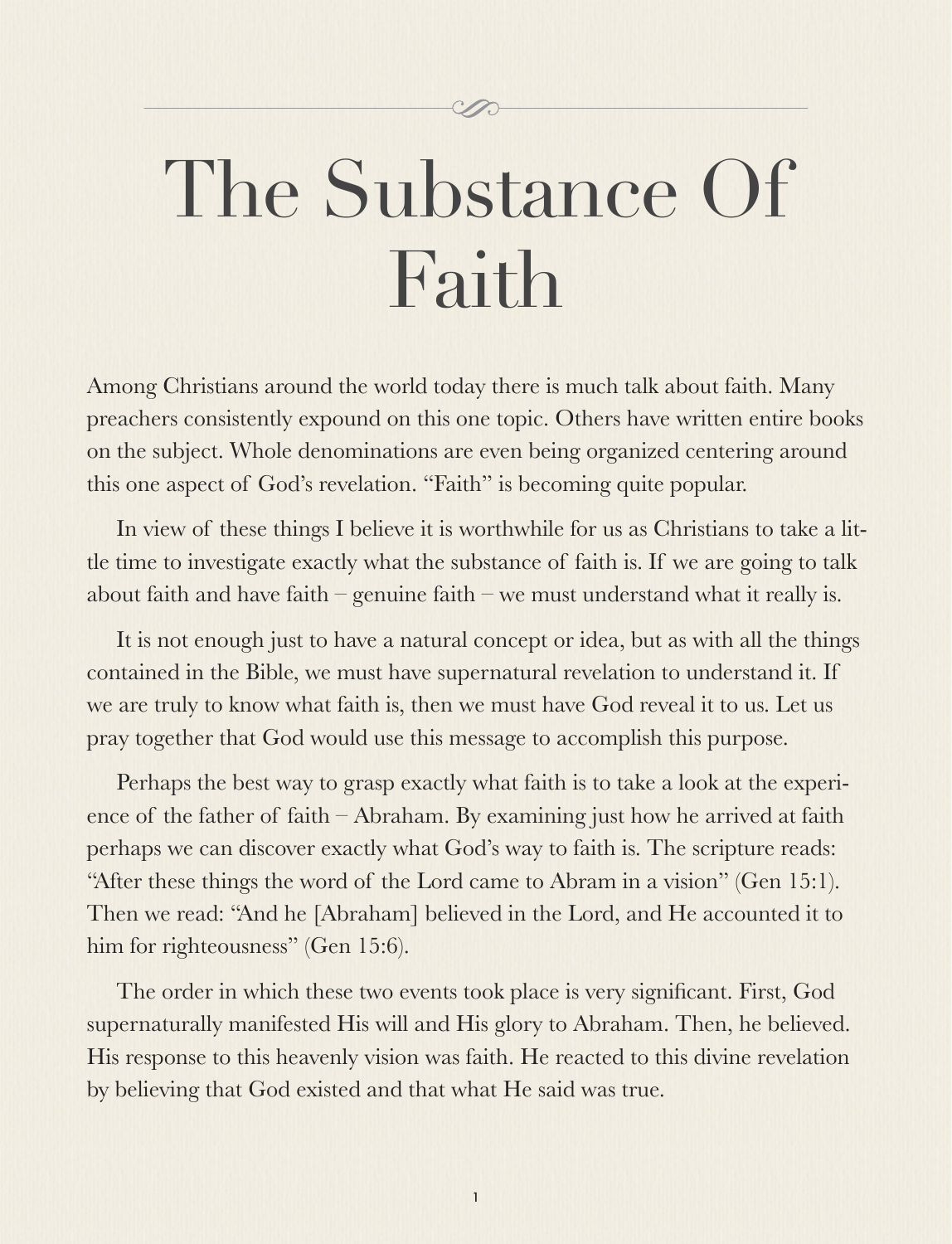Please notice on the other hand how his faith did not happen. Abraham was not walking in the desert one starry night looking into the heavens and suddenly thought, "There must be a God. By golly, I think there really is God. Why, I believe, I believe there is a God and He surely must want me to have many descendants." And God did not upon hearing these "words of faith" come rushing down and reveal Himself to Abraham.

No, Abraham's faith came in exactly the opposite way. First God revealed Himself and then Abraham believed. It was this kind of faith that pleased God and caused Him to label Abraham as righteous.

What a wonderful event that must have been when God first showed Himself to Abraham. Do you still remember the time when God was first revealed to you? If you are a Christian today it is because at some time and in some way God manifested Himself and your response to this was faith. You may have said something like, "God is real. I've seen Him. He has shown Himself to me and now I believe in Him." Unless God has revealed Himself personally to you through Jesus Christ, you cannot be a real Christian.

Let's continue here with a brief definition of faith. "Faith is the response of the human heart to divine revelation." Once God shows us something of Himself then we can believe. But unless He chooses to reveal Himself to us nothing we can do or think will qualify as real faith. Unless we have seen Him in some measure we cannot believe in Him. We can perhaps give our mental assent to something we have read or heard about God but this is not what the Bible calls "faith." James tells us that even the demons have a kind of faith. They believe and tremble (Jas 2:19).

But saving faith – genuine faith – the kind of faith that justifies before God those who possess it, is faith which results from God's revealing Himself. The scripture explains that faith is not of ourselves but rather it is a gift from God (Eph 2:8). This means that it does not originate within us but that God gives it to us through the revelation of Himself.

Unfortunately, not every man's reaction to divine revelation is faith. Many people we read about in the Bible reacted to the manifestation of God's power and di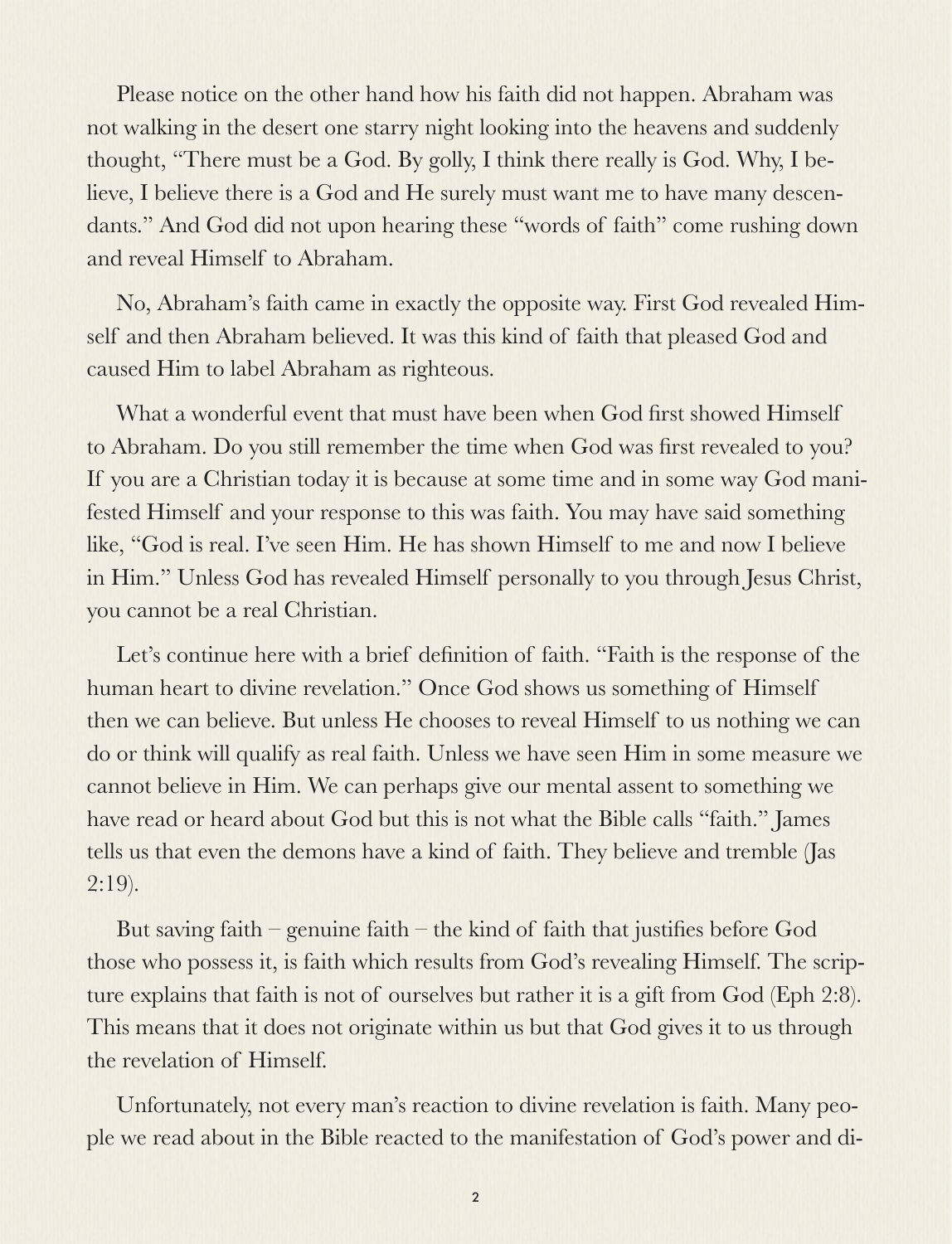vinity with unbelief. Most of us probably imagine that if God would speak audibly from heaven everyone would surely believe.

Nevertheless this is not the case. Several times in the gospels it is recorded that God did just that. One time Jesus was praying to the Father and said, "Father, glorify Your name." In response to this a voice came out from heaven saying, "I have both glorified it, and will glorify it again" (In 12:28).

Even though the entire crowd heard the voice of God, not all believed. Some of them said, "Surely it must have thundered." Their reaction was one of complete unbelief. They had heard God audibly yet they chose not to believe in the reality of what had just happened.

Still another striking instance of such unbelief is seen when Jesus raised Lazarus from the dead. After this event, we are told that many of His disciples believed on Him. But there were some among the crowd who scurried off to report to the Pharisees. Even though they had seen the dead raised they did not believe. Instead their hearts were hardened and they went to report Him to the authorities.

True faith occurs when the human heart responds positively to God. It is not something which comes from within ourselves. When God through His mercy reveals Himself to us in some way, we are then in a position to choose whether or not to believe.

Yet, even this ability to choose correctly comes from God. The scripture is explicit that in some instances God hardens some individuals' hearts and blinds their minds so that they do not believe (Rm 9:18, Jn 12:40).

Not only is the initial act of revelation something from on high but it is through God's mercy alone that any of us believe. He is the only one who gives faith to men by showing Himself to them and enabling them to respond by believing. This is the substance of faith.

## FAITH IS NOT HUMAN HOPE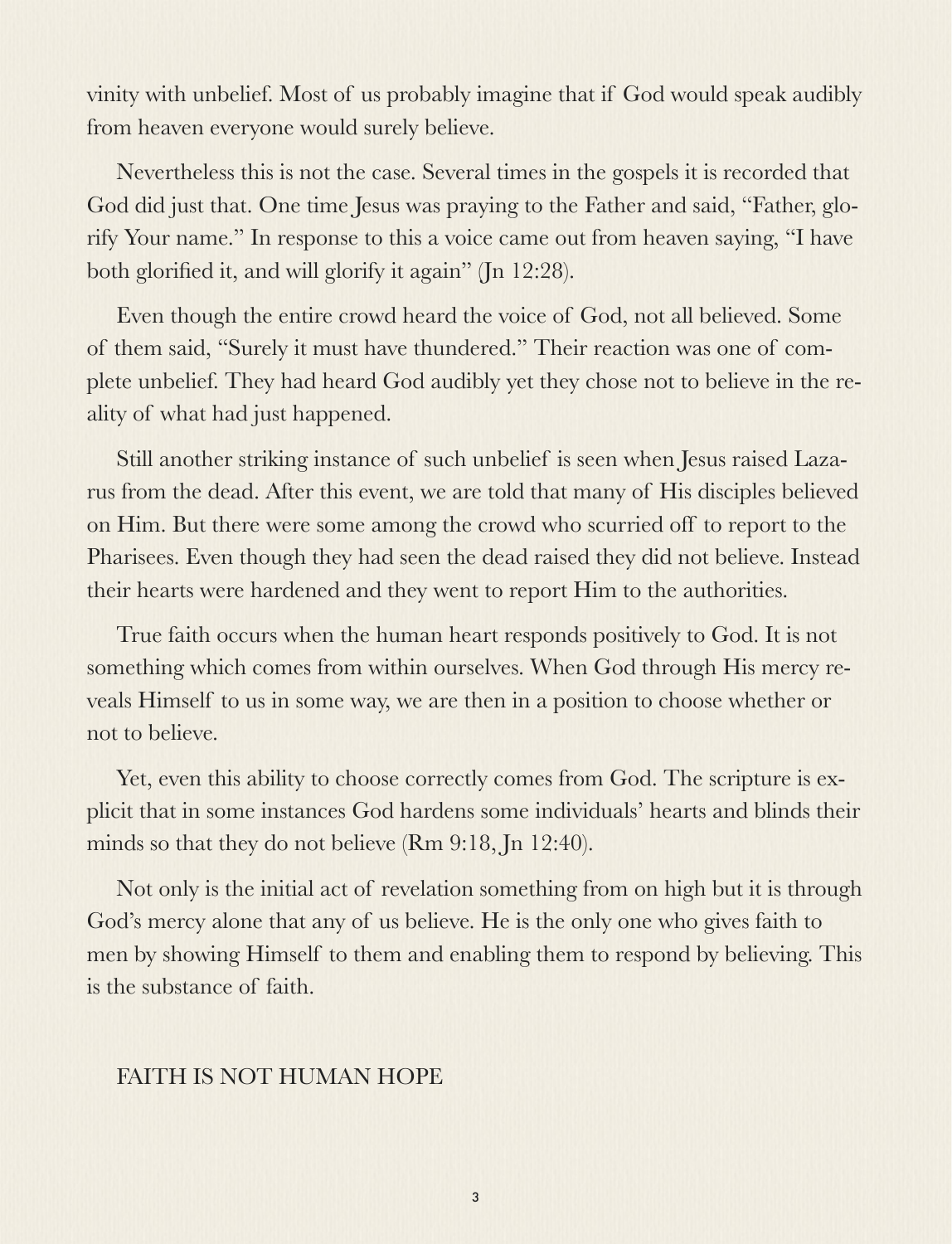Many people today, misunderstanding this truth, have attempted to make faith into a human kind of hope. They mistakenly teach that if you simply read the Bible, choose passages which please you and try to claim them by constantly reasserting your agreement with the truth expressed in them, that you will thereby arrive at faith and receive something from God.

This method is as difficult as lifting yourself up by your own bootstraps. No amount of continual restatement of scriptural truths will lead us to genuine faith. Only the supernatural revelation of God can accomplish this.

The scriptures read that Jesus "manifested His glory; and His disciples believed in Him" (Jn 2:11). Once their eyes were opened and they saw who He really was, then they believed. This is the kind of faith that the Bible is talking about.

When Peter confessed for the first time that Jesus was the Christ, He responded by affirming that this revelation had divine origins. Peter had not simply thought this up himself. His confession was not a product of human reasoning and deduction. God Himself had revealed this to him.

 Jesus confirmed this by stating: "Blessed are you, Simon Bar-Jonah, for flesh and blood has not revealed this to you, but My Father who is in heaven" (Mt 16:17).

Unfortunately human beings are often blinded to spiritual things by worldly definitions. Just because we've grown up thinking we knew what faith was – that is, giving our mental assent to some idea – we imagine that this same definition will be good enough to use in our Christianity.

Sadly this kind of mental activity will never work. Only those who have seen God, and know Him, believe in a way that will cause them to be accounted righteous and enable them to receive something from God.

All too often preachers and healers of various sorts encourage believers to strain themselves, trying to make their minds believe that a certain event or healing will take place. Many times these people are greatly disappointed. In some instances they are even condemned for their failure and told that they don't have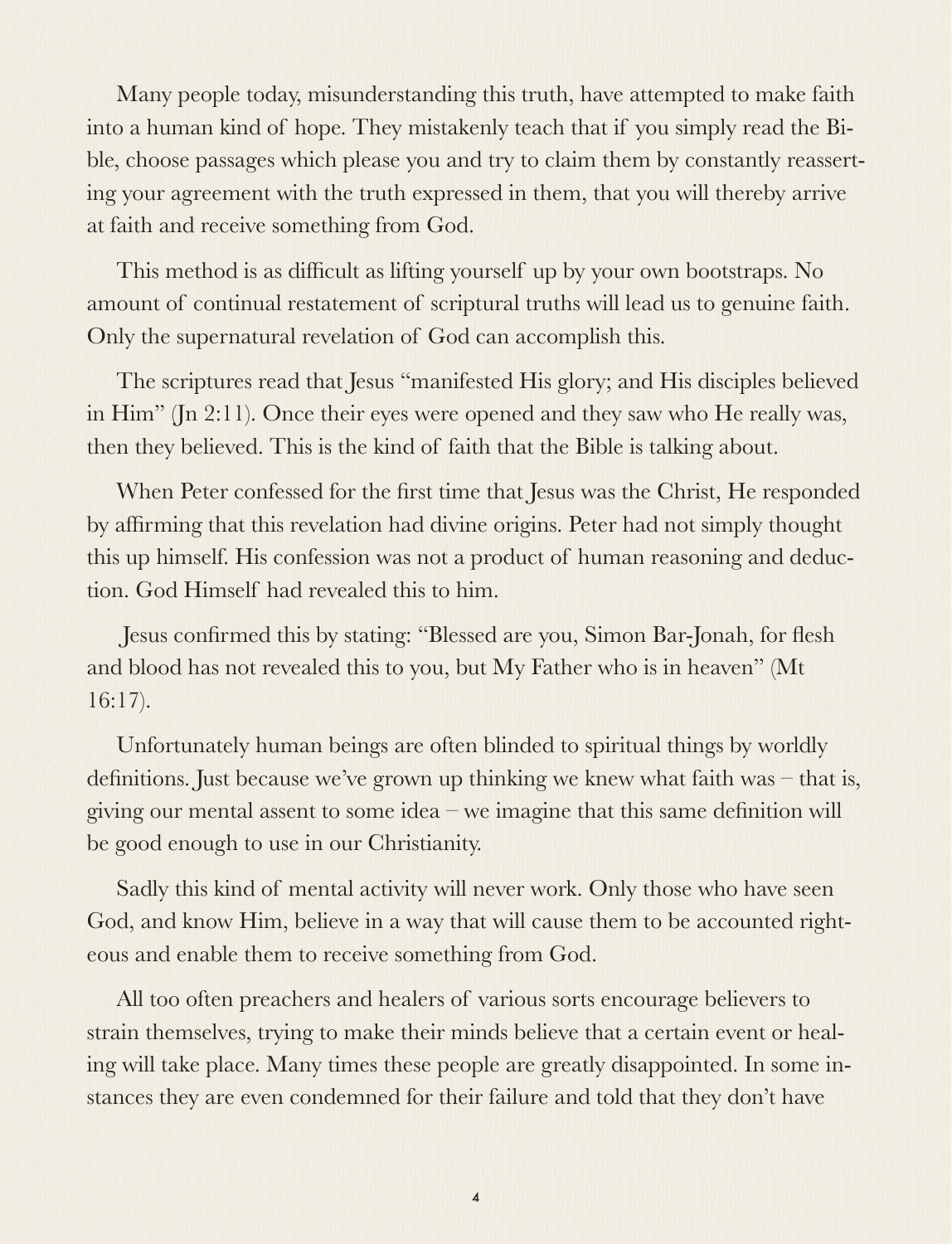enough faith. It is explained to them that, in essence, it is their fault. They simply did not try hard enough.

On the other hand once God reveals to you (either through the scriptures or directly by His Spirit) that something will take place you can then know beyond any doubt that it will happen. You can respond to this revelation in the same way Abraham did – by believing. It is this kind of supernatural assurance that is the substance of faith and it is only when we have this assurance that we have true faith.

In all fairness it should be said that there is great value in encouraging people to believe when it is done in a genuine way.

Many times God reveals Himself to Christians, showing them something which they can apprehend by faith, yet they do not believe. Their hearts may be bound by fear, bitterness, depression, disappointment, darkness or any number of other things which keep them from responding to what God is revealing.

Those who are in this situation should be exhorted to lay hold of that which God is showing them. They need to be encouraged to exercise their faith – to respond with their will, choosing to believe God.

## THE SOURCE OF OUR FAITH

Of course in this situation, as in other examples about which we have been speaking, God must be the initiator of this faith. It is not enough just to hope something will be true and try to get ourselves to believe it.

But if the Lord is prompting us, if He has already shown us something of Himself and His purposes, then we must believe if we are to continue walking with Him in all the fullness which is available to us.

Faith does not come merely from reading the Bible. Now before you get offended with this please allow me a moment of explanation. Truly "...faith comes by hearing, and hearing by the word of God" (Rm 10:17).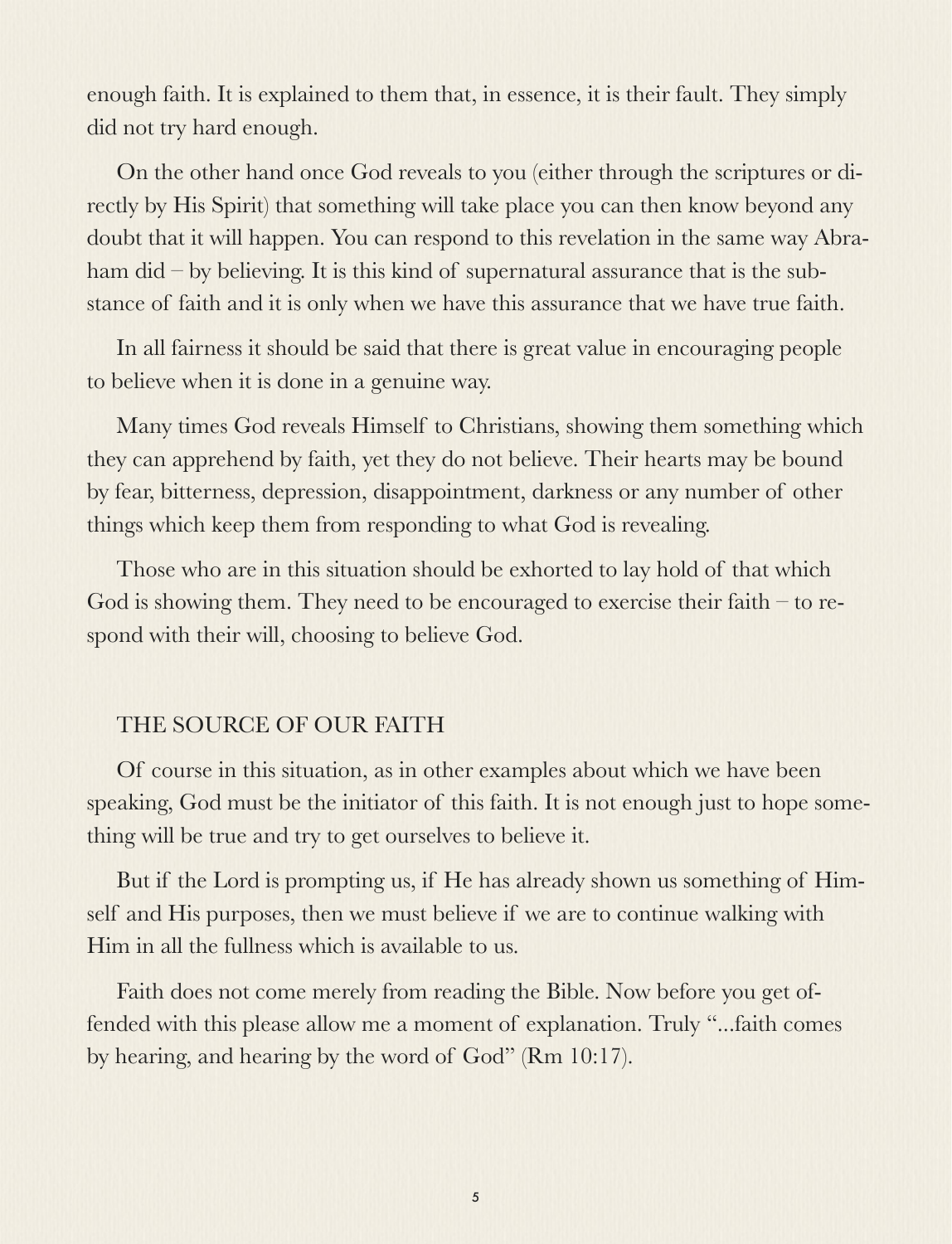But the reason our faith can be increased by reading or hearing the scriptures is that God reveals Himself to us through them. Pages from a book can never transmit faith unless God chooses to use them to show us something of Himself.

It is a great mistake to study the Bible, attempt to figure out what God's will is, and then try to "believe" it. This is just a natural, human effort. Such endeavors can never produce anything of spiritual value. The flesh will never produce anything eternal.

How many Christians waste valuable time in this way! Jesus rebuked the Pharisees for precisely this same activity. He said, "You keep on searching the Scriptures, for you yourselves suppose that you will get possession of eternal life [or faith] through them; and yet they are witnesses that testify to me, but you refuse to come to me to get possession of life" (Jn 5:39,40 Williams). When we open the Bible we must also open our hearts to God Himself.

Of course I am not advocating any extra-Biblical revelation. We must always weigh what we think we see by the scriptures. Neither should we be ignorant of the things which are written in the Bible. Actually Christians should spend as much time meditating on the scriptures as possible.

However, it is only when we contact the person of Jesus while reading the Bible that our faith grows. He truly is the "author (originator) and finisher (completer) of our faith" (Heb 12:2).

The point of all this is that God is the source of true faith. When we desire faith we must come to Him and Him alone. None of our own concepts or scriptural rationalizations will work. Only the supernatural manifestation of God will cause us to believe and enable us to receive anything from Him.

Let us therefore open to Him – turn our gaze away from everything else – and allow His Spirit to speak to our hearts. As we increasingly come to know God in an intimate, personal way, our faith will grow and our life will be enriched.

In closing, let me say that the substance of faith is not a small or unimportant thing. It is crucial to our Christianity. If our walk with the Lord is to be genuine